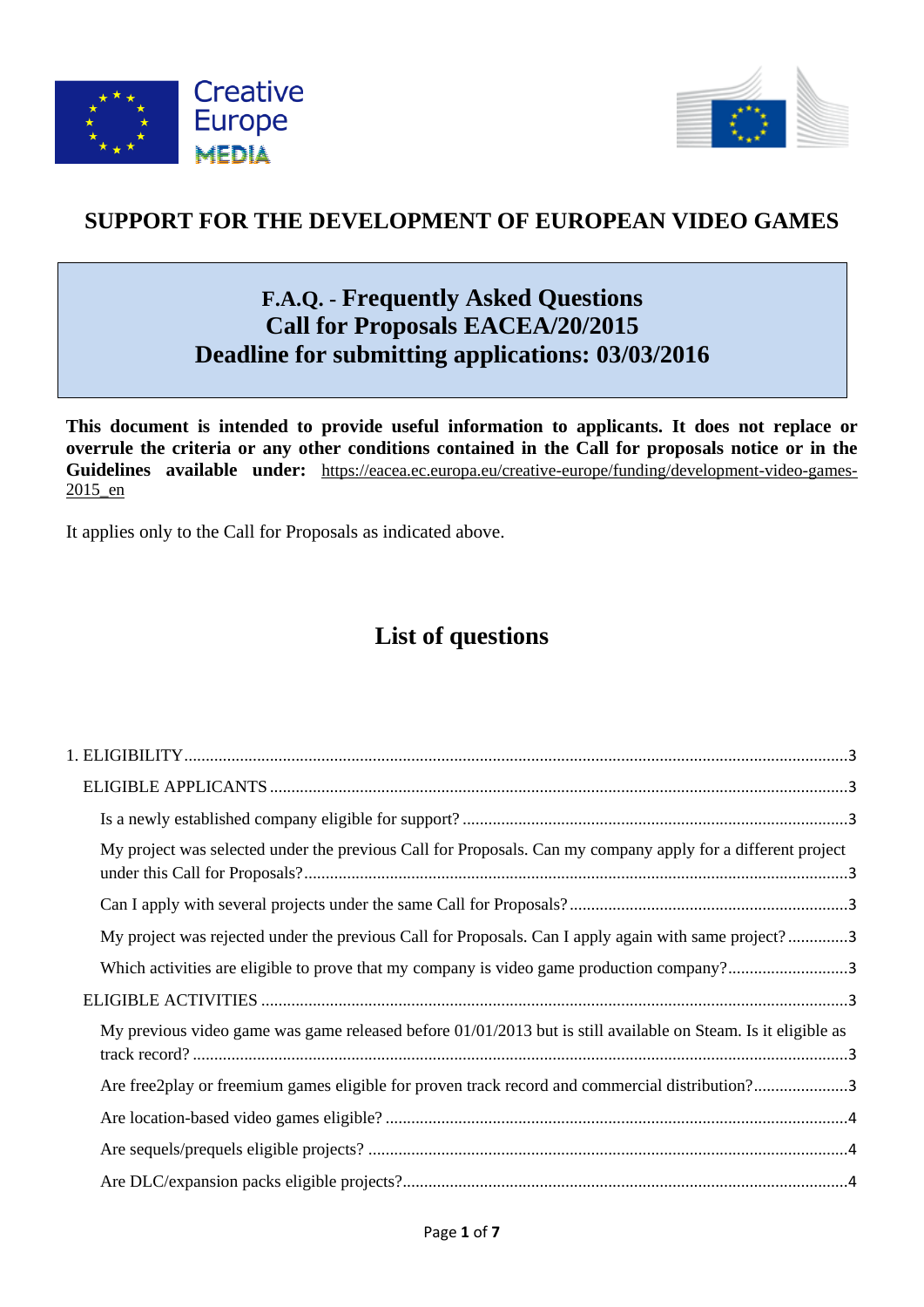| The production phase is planned to begin in 4 months. Is it worth applying for support?5                                                                                                                                    |
|-----------------------------------------------------------------------------------------------------------------------------------------------------------------------------------------------------------------------------|
|                                                                                                                                                                                                                             |
|                                                                                                                                                                                                                             |
| The writer/creator of the project is employed by the applicant company. There is no contract of ownership as<br>such, as everything the writer is creating during his/her working hours belongs to the company. What should |
|                                                                                                                                                                                                                             |
|                                                                                                                                                                                                                             |
| My video game is targeting children from 6 to 16 years-old. Will I get the extra points for young audience?6                                                                                                                |
|                                                                                                                                                                                                                             |
|                                                                                                                                                                                                                             |
|                                                                                                                                                                                                                             |
|                                                                                                                                                                                                                             |
|                                                                                                                                                                                                                             |
|                                                                                                                                                                                                                             |
|                                                                                                                                                                                                                             |
| In the budget, where should I write the costs related to the purchase of the rights to use a name, place or                                                                                                                 |
| In the budget, there is space for "Casting and crew". However, this does not make sense for my video game                                                                                                                   |
|                                                                                                                                                                                                                             |
| Are the costs of computer software / software licence eligible costs? (if yes, where should I write them in the                                                                                                             |
| I need to prepare a budget in Euros, but my company is based outside the Euro zone. Which exchange rate                                                                                                                     |
| I have already submitted my application for the Video Game support. However, in the meantime, I have<br>received a positive response from a national/regional funding scheme. Shall I inform the Agency about it? 7         |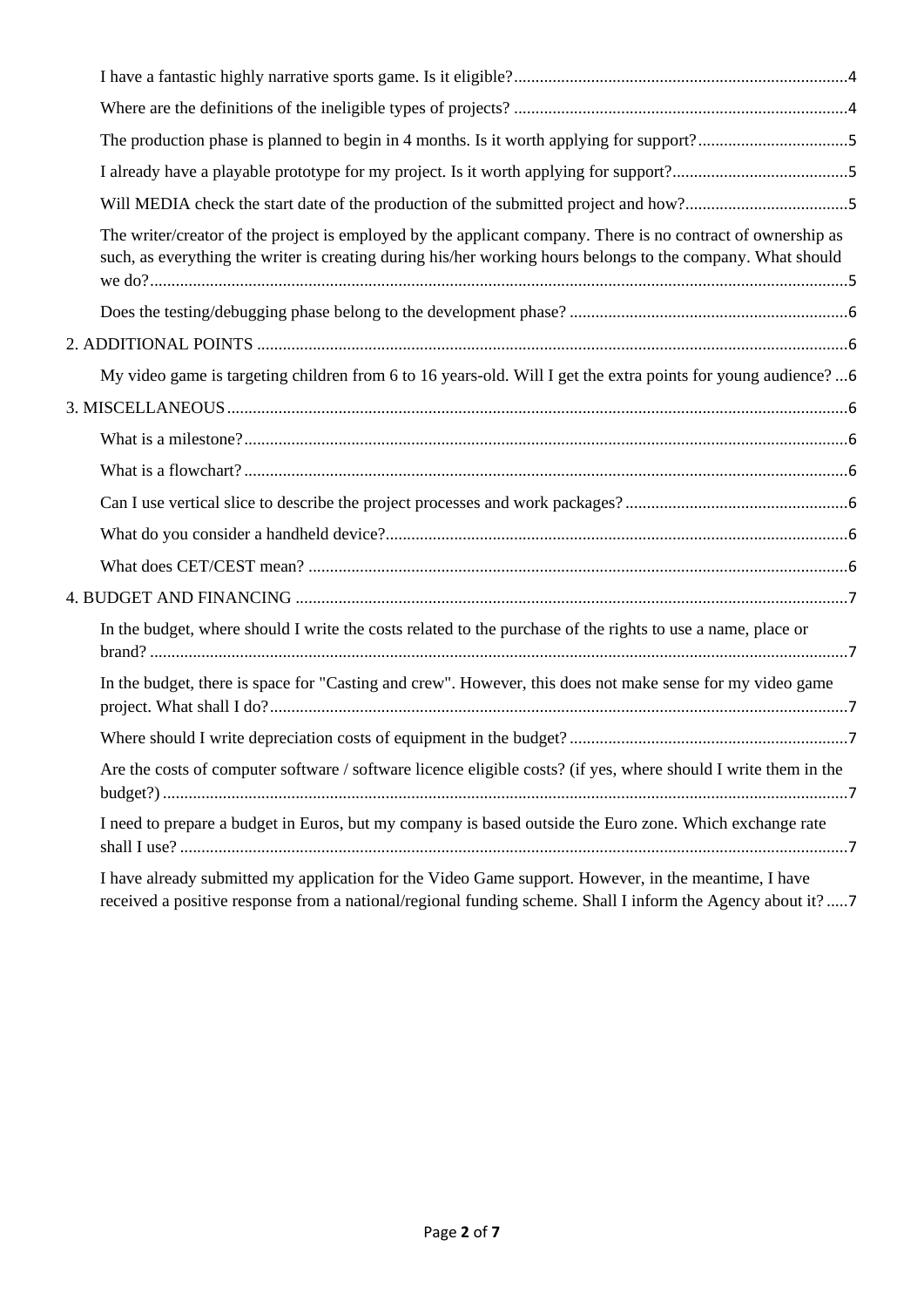## <span id="page-2-0"></span>**1. ELIGIBILITY**

## <span id="page-2-1"></span>**ELIGIBLE APPLICANTS**

## <span id="page-2-2"></span>**Is a newly established company eligible for support?**

No, this Call for Proposals is open to European Video Game production companies which have been legally constituted for at least 12 months prior to the date of application and that can demonstrate a proven track record.

### <span id="page-2-3"></span>**My project was selected under the previous Call for Proposals. Can my company apply for a different project under this Call for Proposals?**

Yes, your company can apply for a different project under a new call for proposals.

### <span id="page-2-4"></span>**Can I apply with several projects under the same Call for Proposals?**

No, the same applicant is limited to one submission for the duration of a particular Call for Proposals.

## <span id="page-2-5"></span>**My project was rejected under the previous Call for Proposals. Can I apply again with same project?**

Yes, it is possible to re-submit the same project, provided that the production phase is not scheduled to start before 8 months after the new date of submission. We recommend that you take the comments of the experts into account in order to apply with an improved application.

## <span id="page-2-6"></span>**Which activities are eligible to prove that my company is video game production company?**

The main activities of the applicant company must contain *video game production* or *video game development* or *software production* or *software development* or any equivalent in local languages

The following activities will be accepted as eligible activities: *Computer programming activities* (NACE 62.0.1) ; *Ready-made interactive leisure and entertainment software development* (SIC 62011)

The following activities will NOT be accepted as eligible activities: *Publishing of computer games* (SIC 58210 / NACE 58.2.1) ; *Other software publishing* (NACE 58.2.9) ; *Computer consultancy activities* (NACE 62.0.2) ; *Manufacture of games and toys* (NACE 32.4.0)

If the company is not registered under an eligible activity, then it must be updated at the national chamber of commerce, before the date of application.

## <span id="page-2-7"></span>**ELIGIBLE ACTIVITIES**

## <span id="page-2-8"></span>**My previous video game was game released before 01/01/2013 but is still available on Steam. Is it eligible as track record?**

Being available for sales on Steam or other platforms is not sufficient.

To prove the commercial distribution of a previous eligible video game, the applicant MUST provide a relevant sales report over the reference period.

Of course, the release date of the video game may well be before the reference period provided that effective sales were made during the reference period. This must be clearly indicated on the sales report.

### <span id="page-2-9"></span>**Are free2play or freemium games eligible for proven track record and commercial distribution?** Yes, they can be.

Commercial distribution means that the video game has to generate revenues. These revenues can be generated for example, from the retail sales of the game, from the sales of in-game items or from advertising. The business model must be clearly exposed in the application and the applicant must be able to provide a proof of sales/revenues.

However being commissioned and paid by a client to produce a video game does not constitute a commercial exploitation per se.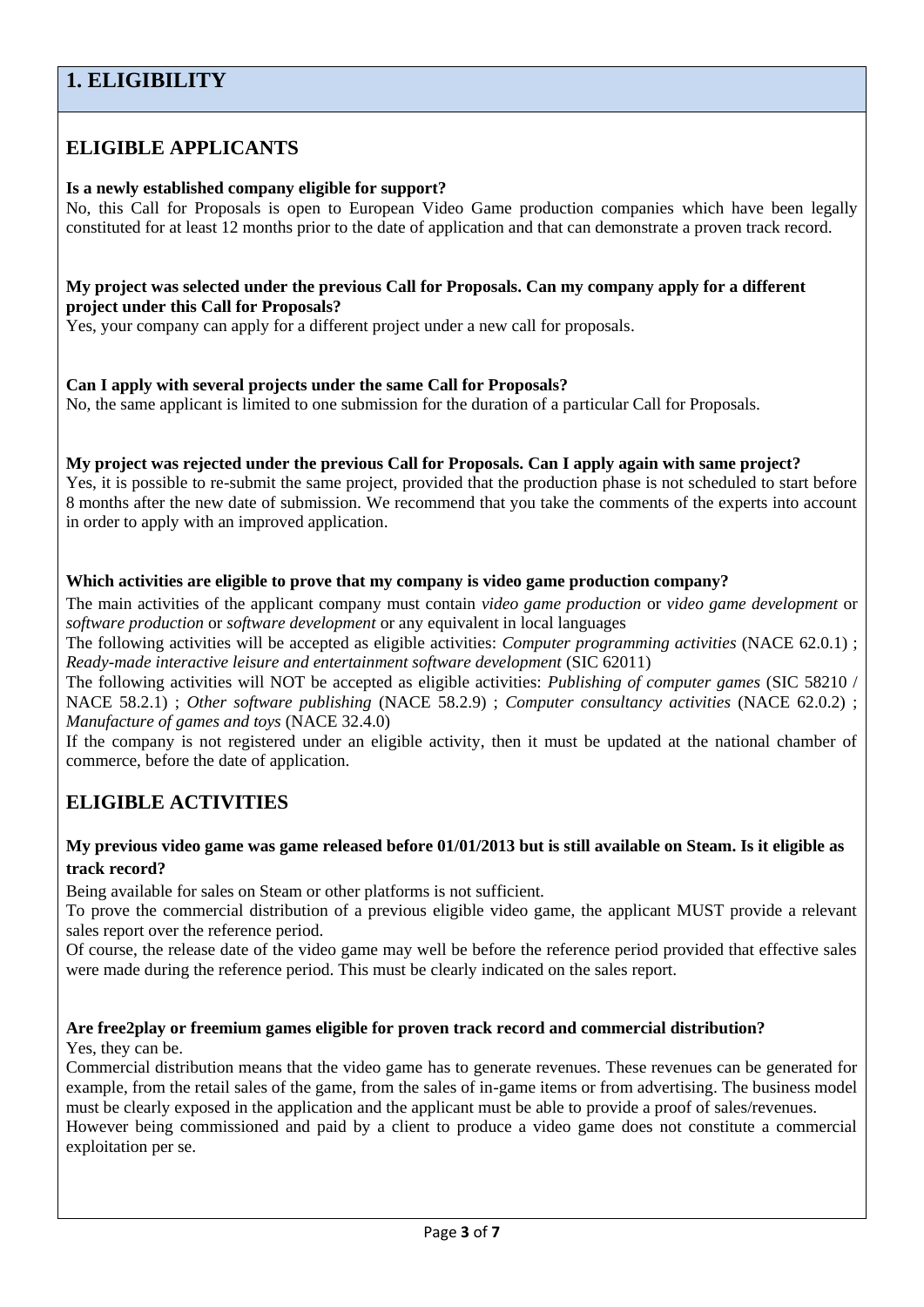## <span id="page-3-0"></span>**Are location-based video games eligible?**

Location-based is not an eligibility criterion.

Therefore, a geolocation-based video game would be eligible, provided that it fulfills ALL the other eligibility criteria.

In particular, this means that it must be a narrative storytelling video game (many geolocation-based games are not narrative games), that it must have a commercial distribution and that it must not fall under an ineligible type of video games (social games for example).

## <span id="page-3-1"></span>**Are sequels/prequels eligible projects?**

Sequels and prequels are considered different projects and are therefore eligible, provided that they are narrative storytelling eligible projects and that they fulfill ALL the other eligibility criteria.

However, the applicant should explain how the sequel/prequel is different from the original game in order to gain points under the award criterion about originality.

## <span id="page-3-2"></span>**Are DLC/expansion packs eligible projects?**

Downloadable contents and expansion packs can be eligible if they stick to the definitions of video game and narrative storytelling and of course if they fulfil ALL the other eligible criteria.

For example a DLC containing a new story-driven chapter could be eligible while a DLC containing new characters, skins, vehicles, equipment, etc. will NOT be eligible.

## <span id="page-3-3"></span>**I have a fantastic highly narrative sports game. Is it eligible?**

No, sports games are not an eligible type of projects, even if it is narrative. The same goes for every ineligible type of projects/video games.

## <span id="page-3-4"></span>**Where are the definitions of the ineligible types of projects?**

It is simply not possible to publish in the guidelines a definition for each and every existing type of video game/project.

However in this FAQ we can try to help you understand what is meant for some of them. These are not official definitions, but rather explanations and hints.

### *(interactive) e-books, interactive fictions, interactive animations, interactive documentaries:*

These are not video games according to the definitions published in the guidelines (rules, game environment, victory).

In addition, a video game must be marketed as a video game, not as a book.

### *Puzzle games*

A puzzle game focuses on the problem solving in order to clear a level/chapter and is often accompanied by a scoring challenge. These types of puzzles can be for example logical, jigsaw, physics-based or (tile-)matching puzzles.

Action or adventure games involving puzzles or riddles are not considered puzzle games because the purpose of the game is not the puzzle itself.

### *Memory games*

The goal of a memory game is turn over cards in order to match pairs.

#### *Sports games*

A sports game is a game in which the goal is to win a sports game/competition. All sports games are ineligible. Bowling, pool, darts… are also sports. Most racing games are also sports games.

### *Racing games*

A racing game is a game where the goal is a racing competition. The type of races is not important. All racing games are ineligible (car races, horse races, kart races, sci-fi races, etc.).

#### *Running games*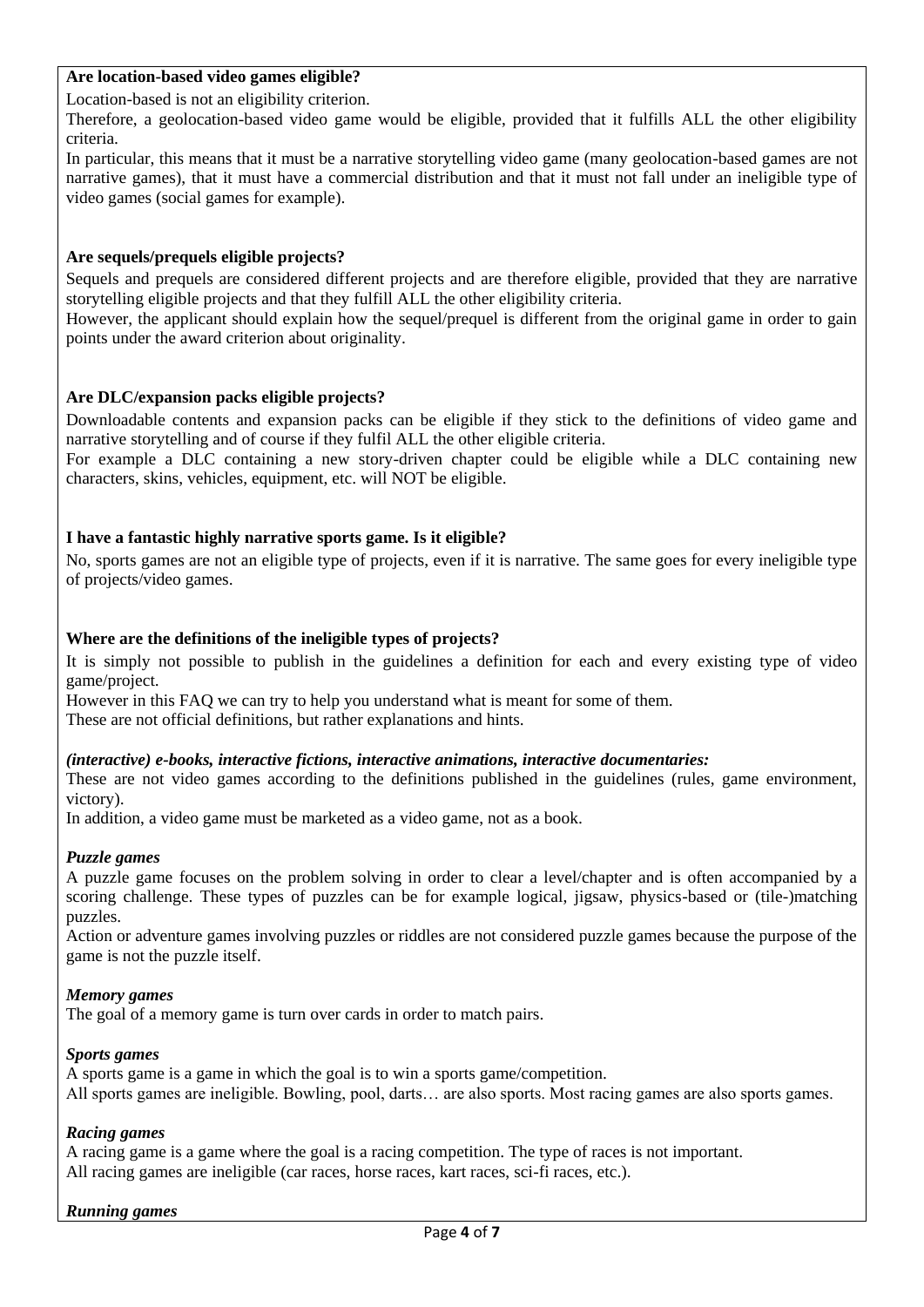A running game is a game with the goal to run/fly/drive as long as possible in order to get the best possible score. It can also be called runner or endless runner.

## *Rhythm/Singing/Dancing games*

Any game in which the goal is to sing a song, dance to a song or play a song with a musical instrument device (e.g. guitar, drums, etc.). Usually, the ultimate goal of such games is a scoring goal.

## *Social games*

A social game is a game where the in-game progression is heavily dependent on social interactions. For example, if the users have no friend (or not enough friends), then quickly they won't progress any more in the game, unless they are willing to pay in order to bypass this lack of friends.

Most social media (e.g. Facebook) games are social games.

However, many games include social features (like online gaming or communication, sharing information, beating scores, etc.) and this is not a problem, provided that the business model is not based on social interactions.

## *Quiz games*

The goal of a quiz game is to answer questions, either to beat opponents or to beat a score.

## *Party games*

A party game is usually a collection of mini-games compiled in a game to be played by a group in multiplayer mode (offline or online).

## *Versus-fighting games*

Vs-fighting games are combat one-on-one games (something 2 on 2 or 3 on 3) inspired by combat sports. The goal of a vs-fighting game is to beat the opponent in one or several rounds. Some vs-fighting games can also be sports games (e.g. boxing, wrestling, ultimate fighting games).

## *Word and Spelling games, Number games, Mind games*

Word games are games in which the goal is to create words, sentences, to play with words, letters or spelling, etc Number games are games where the goal is to play with numbers.

Mind games are games aiming at using and/or developing brain skills.

Word, Spelling and Number games are also Mind games.

## <span id="page-4-0"></span>**The production phase is planned to begin in 4 months. Is it worth applying for support?**

No, definitely not. Your application will be ineligible.

The production phase of the submitted project must not be scheduled to start before 8 months after the date of submission of the application.

## <span id="page-4-1"></span>**I already have a playable prototype for my project. Is it worth applying for support?**

No, according to the current guidelines, the development phase ends with the production of the first playable prototype or first trial version, whichever comes first.

If the first playable prototype or first trial version has already been produced, then there is no more development work to be done according to our definitions.

## <span id="page-4-2"></span>**Will MEDIA check the start date of the production of the submitted project and how?**

Yes, as this is an eligibility criterion. It will be checked at application stage and we will contact the applicant in case of doubt.

For selected projects, this will be checked again at the reporting stage. If the production phase starts before 8 months after the date of submission of the application, the project becomes ineligible for support and the grant agreement/decision will be terminated and any payment already done will have to be reimbursed. Selected projects might also be checked via a monitoring visit or an audit.

<span id="page-4-3"></span>**The writer/creator of the project is employed by the applicant company. There is no contract of ownership as such, as everything the writer is creating during his/her working hours belongs to the company. What should we do?**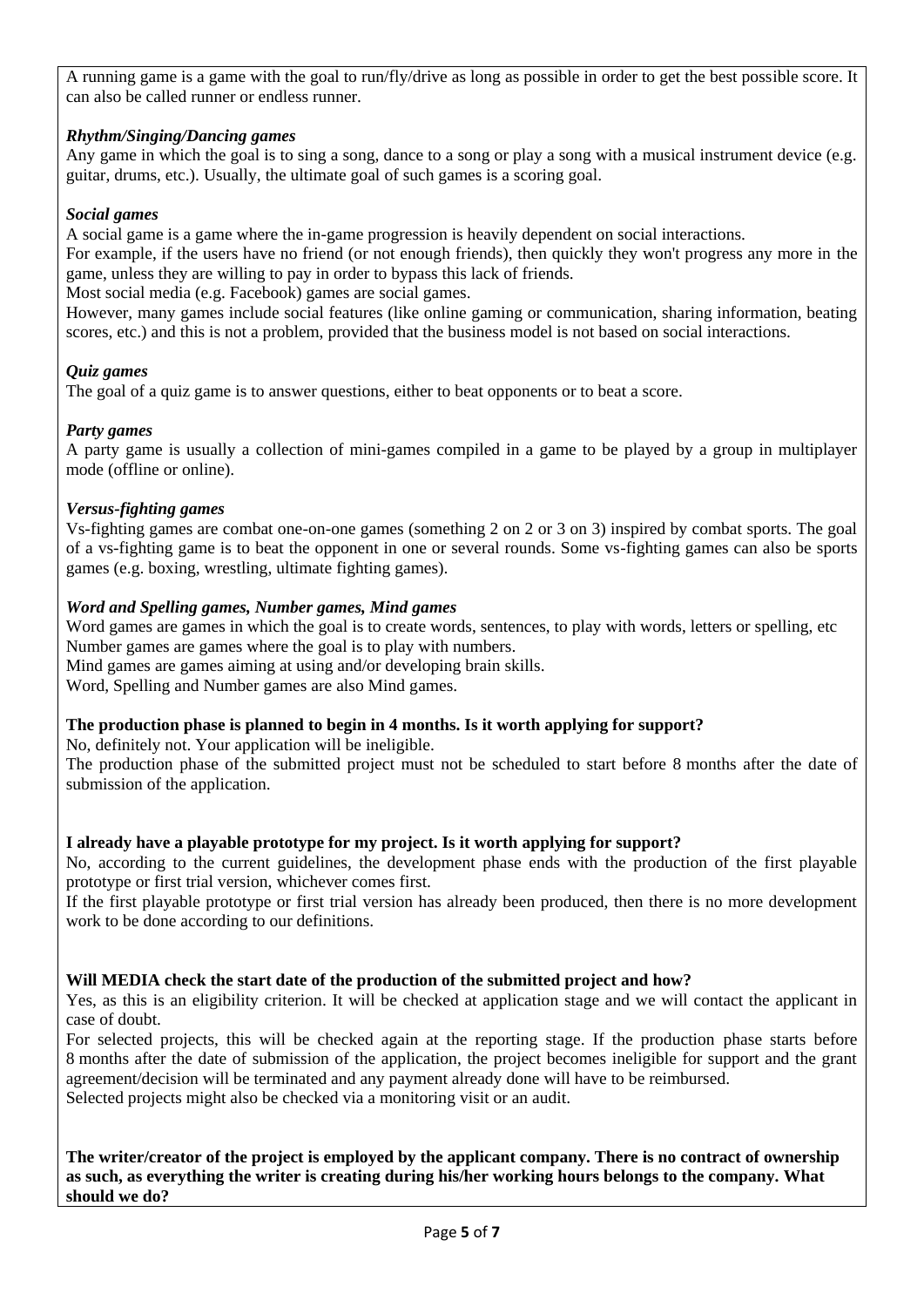An employment contract with the writer/creator can be accepted as a proof of ownership of rights if this is clearly stated in the contract. If there is no such clause, a bilateral declaration between the company and the writer/creator would be sufficient.

## <span id="page-5-0"></span>**Does the testing/debugging phase belong to the development phase?**

No, according to the definitions of the current Call for Proposals, the testing/debugging phase belongs to the production phase (see definitions in the guidelines). Testing/debugging costs are therefore not eligible costs.

## <span id="page-5-1"></span>**2. ADDITIONAL POINTS**

<span id="page-5-2"></span>**My video game is targeting children from 6 to 16 years-old. Will I get the extra points for young audience?** No, the extra points for young audience will be awarded only to projects specifically targeted at young audience (children up to the age of 12 years old). This will be checked thoroughly at the evaluation stage.

## <span id="page-5-3"></span>**3. MISCELLANEOUS**

## <span id="page-5-4"></span>**What is a milestone?**

Milestone is a common term of project management.

A milestone is a key event of the development phase. It is often used to schedule the completion of a work package. It usually announces a deliverable, which is the outcome of the process.

### <span id="page-5-5"></span>**What is a flowchart?**

A flowchart is a diagram used in project management showing the different steps of a process and how to achieve it. It summarises visually all the processes and decisions of a workflow.

### <span id="page-5-6"></span>**Can I use vertical slice to describe the project processes and work packages?**

Yes, vertical slice can be used.

### <span id="page-5-7"></span>**What do you consider a handheld device?**

Handheld devices are tablets, smart phones, etc. (as opposed to computers & consoles). Portable consoles are classified under consoles and not handheld devices.

### <span id="page-5-8"></span>**What does CET/CEST mean?**

CET stands for Central European Time and CEST for Central European Summer Time.